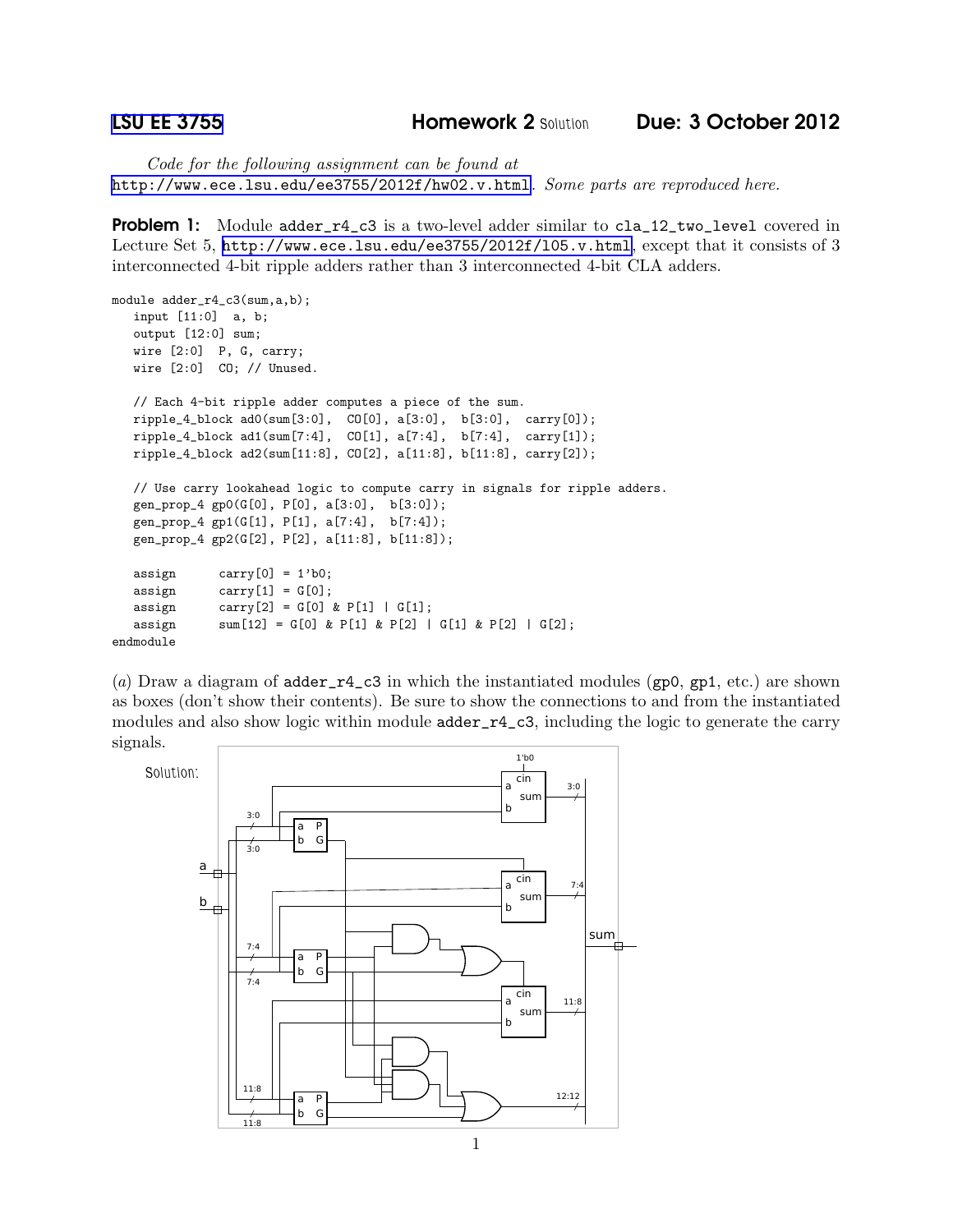**Problem 2:** In the gen\_prop\_4 module below there are two lines to compute P, one labeled Method E, the other labeled Method G (Method E is commented out). Both are correct and a decent synthesis program should generate the same logic for both.

```
module gen_prop_4(G,P,a,b);
  output G;
  output P;
  input [3:0] a, b;
  wire [3:0] g = a k b;wire [3:0] p = a | b;assign G = g[0] & p[1] & p[2] & p[3]| g[1] & p[2] & p[3]
           | g[2] & p[3]
           | g[3];
  // assign P = p == 4'hf; // Method E
  assign P = p[0] & p[1] & p[2] & p[3]; // Method G
```
## endmodule

(*a*) Recall that a synthesis program will, in the inference step, replace some Verilog operators with basic gates, others will be replaced by the equivalent of library functions. For the two Methods of computing P show the results of the inference step. That is, write a structural description that either includes basic gates or the instantiation of a library module. Make up a reasonable name for the library module. *Hint: This part is easy once the concept of inference is understood.*

*The solution appears below, using a library name inspired by Looney Tunes cartoons. In the inference step a comparison module is used to perform the comparison operation in* p == 4'hf*. Inference of Method G uses AND gates for the & operator.*

*Grading Note: Many solutions showed logic diagrams rather than Verilog structural descriptions. Also, many solutions for Method E did not show the instantiation of a comparison module, but instead showed logic based on the fact that the comparison was with the constant* 4'hf*. Such solutions showed the result of both inference and optimization, which the problem did not ask for.*

```
// Method E
acme_ip_compare_4_4 a1(P, p, 4'hf);
// Method G
and a2(P,p[0],p[1],p[2],p[3]);
```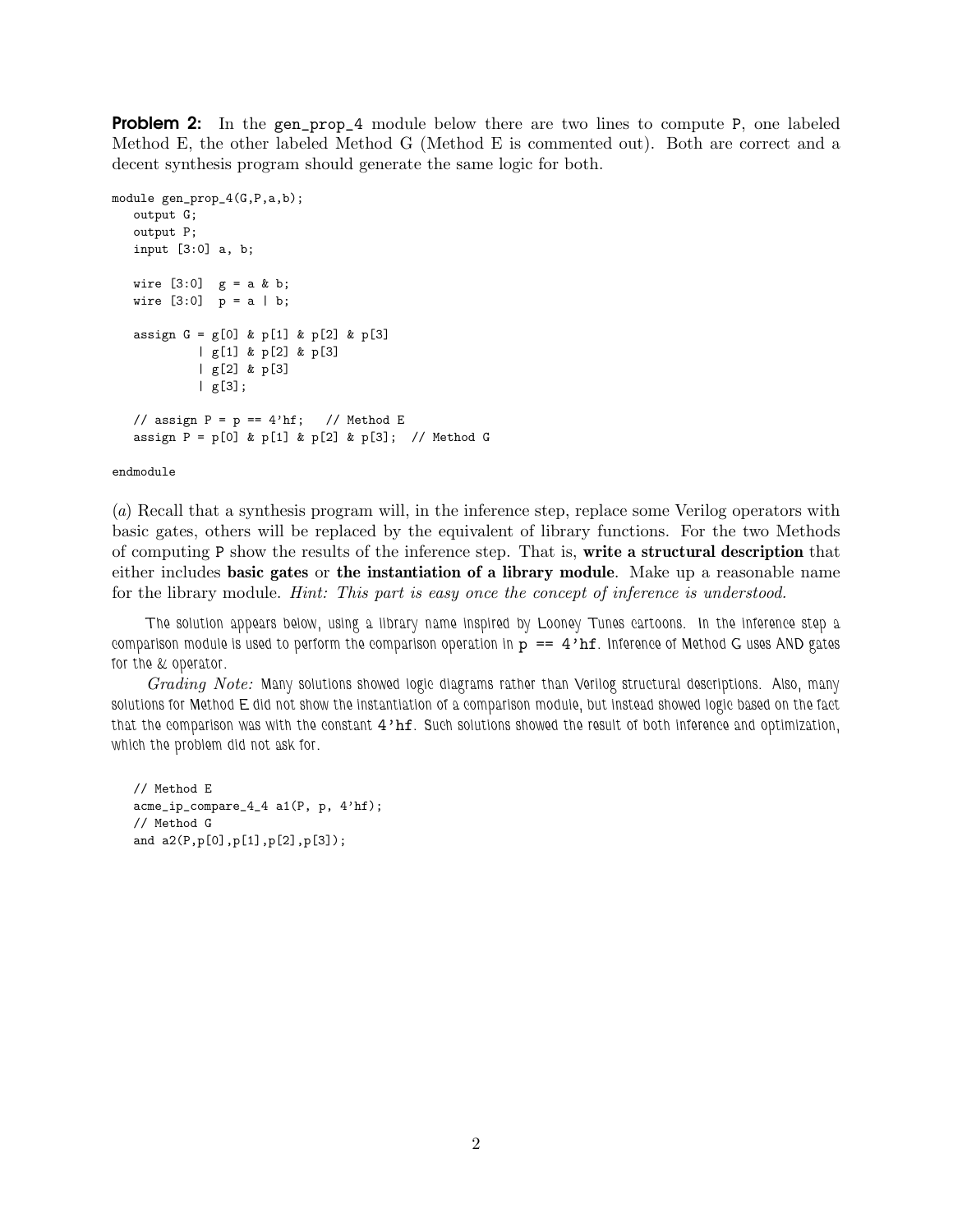(*b*) Show a possible implementation for this inferred library module. Show a description of the library module, remember that the library module should work for any inputs, not just the inputs used in the prior problem. Show your answer as either a logic diagram or as a Verilog module. *Hint: Don't use AND gates naïvely.* 

*The solution appears below, shown both as an explicit structural description and an implicit structural description. A na¨ıve answer would use AND gates instead of XOR gates. Notice that the comparison module is far more complex than the four-input AND gate used in Method G. However, because the comparison unit used in Method E has a constant input,*  $f_{16}$ , the optimization step will simplify it to a four-input AND gate.

```
module acme_ip_compare_4_4(e, a, b);
  input [3:0] a, b;
  output e;
  // Explicit Structural
  xor x1(e0, a[0], b[0]);
  xor x2(e1, a[1], b[1]);
  xor x3(e2, a[2], b[2]);
  xor x4(e3, a[3], b[3]);
  or o1(en,e0,e1,e2,e3);
  not n1(e,en);
   // Implicit Structural
  assign e = ! ( ( a[0] \hat{b} b[0] ) || ( a[1] \hat{b} b[1] )
                 || ( a[2] ^ b[2] ) || ( a[3] ^ b[3] ) );
endmodule
```